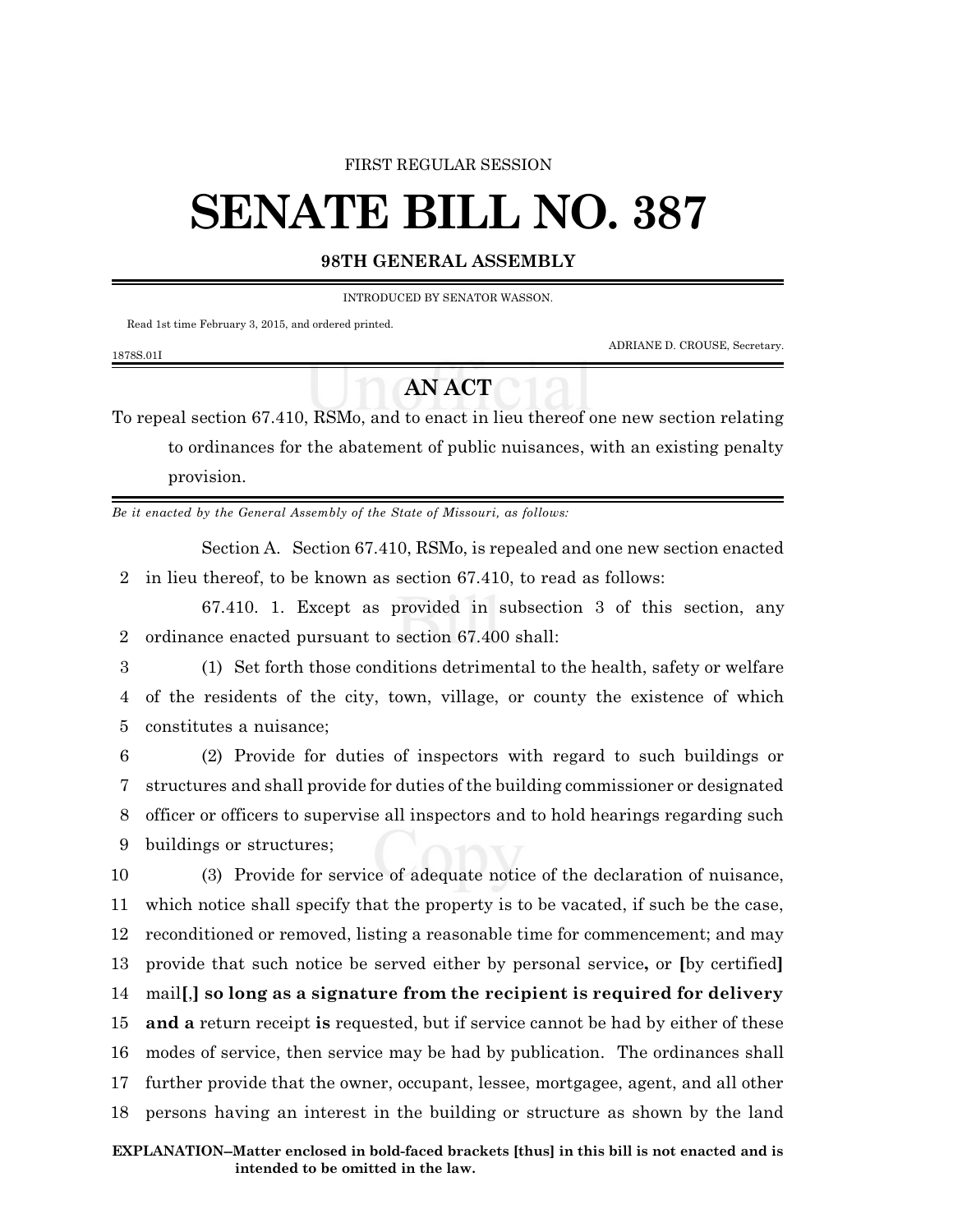records of the recorder of deeds of the county wherein the land is located shall be made parties;

 (4) Provide that upon failure to commence work of reconditioning or demolition within the time specified or upon failure to proceed continuously with the work without unnecessary delay, the building commissioner or designated officer or officers shall call and have a full and adequate hearing upon the matter, giving the affected parties at least ten days' written notice of the hearing. Any party may be represented by counsel, and all parties shall have an opportunity to be heard. After the hearings, if the evidence supports a finding that the building or structure is a nuisance or detrimental to the health, safety, or welfare of the residents of the city, town, village, or county, the building commissioner or designated officer or officers shall issue an order making specific findings of fact, based upon competent and substantial evidence, which shows the building or structure to be a nuisance and detrimental to the health, safety, or welfare of the residents of the city, town, village, or county and ordering the building or structure to be demolished and removed, or repaired. If the evidence does not support a finding that the building or structure is a nuisance or detrimental to the health, safety, or welfare of the residents of the city, town, village, or county, no order shall be issued;

 (5) Provide that if the building commissioner or other designated officer or officers issue an order whereby the building or structure is demolished, secured, or repaired, or the property is cleaned up, the cost of performance shall be certified **[**to the city clerk or officer in charge of finance**] by such commissioner or officer**, who shall cause a special tax bill or assessment therefor against the property to be prepared and collected by the city collector or other official collecting taxes, unless the building or structure is demolished, secured or repaired by a contractor pursuant to an order issued by the city, town, village, or county and such contractor files a mechanic's lien against the property where the dangerous building is located. The contractor may enforce this lien as provided in sections 429.010 to 429.360. Except as provided in subsection 3 of this section, at the request of the taxpayer the tax bill may be paid in installments over a period of not more than ten years. The tax bill from date of its issuance shall be deemed a personal debt against the property owner and shall also be a lien on the property until paid. **Whenever there is an expenditure of city, town, village, or county funds to cause the building or structure to be boarded or whenever the property is secured, repaired, or**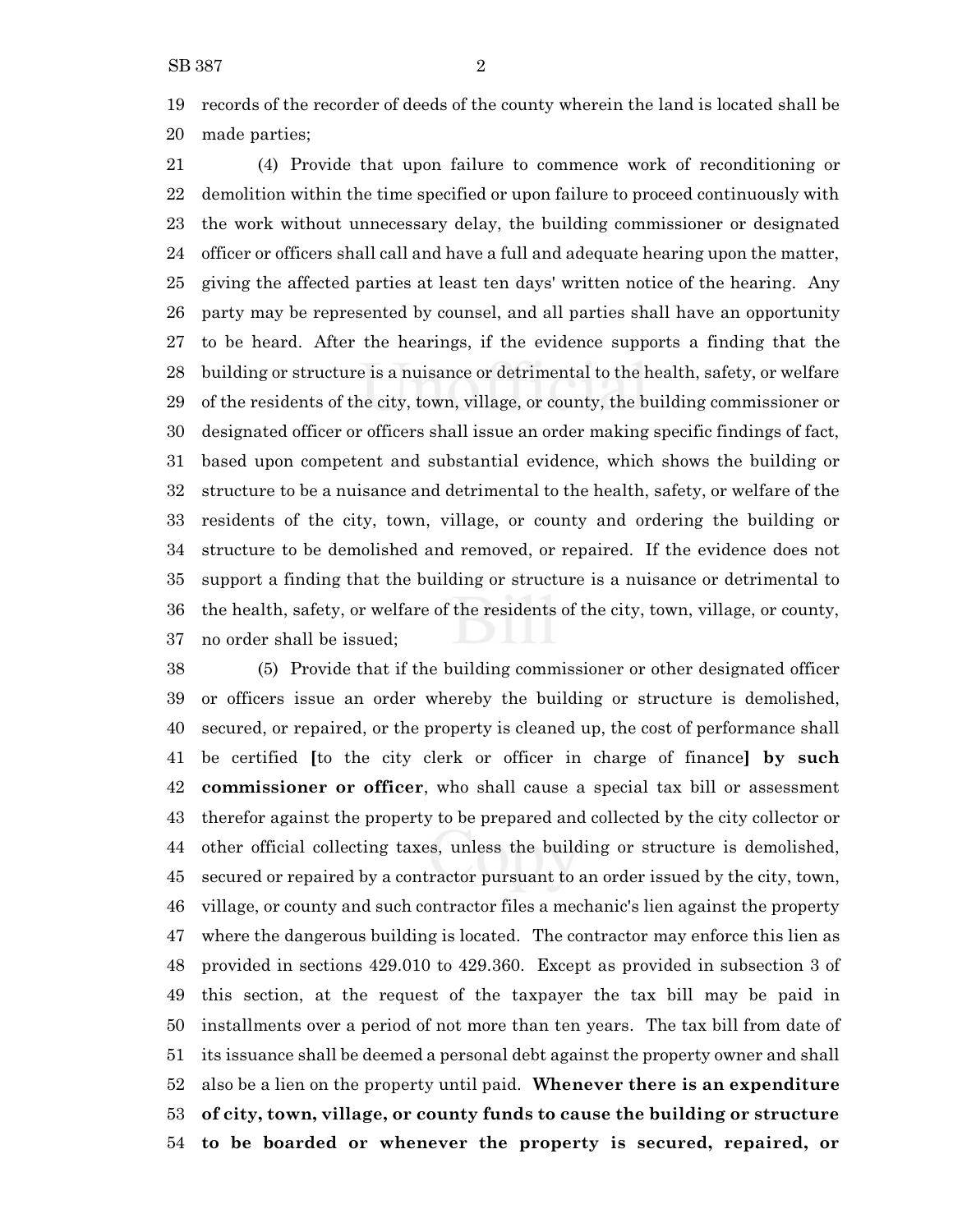**cleaned without necessary permits, all unpaid board-up costs and permit fees, and associated administrative costs, may be added to the real estate taxes of the property. If such costs or fees are added to the annual real estate tax bill for the property and not paid, the real estate taxes shall be considered delinquent, and the collection thereof shall be governed by the laws applicable to delinquent real estate taxes.** A city not within a county or a city with a population of at least four hundred thousand located in more than one county, notwithstanding any charter provision to the contrary, may, by ordinance, provide that upon determination by the city that a public benefit will be gained the city may discharge the special tax bill, including the costs of tax collection, accrued interest and attorneys fees, if any.

 2. If there are proceeds of any insurance policy based upon a covered claim payment made for damage or loss to a building or other structure caused by or arising out of any fire, explosion, or other casualty loss, the ordinance may establish a procedure for the payment of up to twenty-five percent of the insurance proceeds, as set forth in this subsection. The order or ordinance shall apply only to a covered claim payment which is in excess of fifty percent of the face value of the policy covering a building or other structure:

 (1) The insurer shall withhold from the covered claim payment up to twenty-five percent of the covered claim payment, and shall pay such moneys to the city to deposit into an interest-bearing account. Any named mortgagee on the insurance policy shall maintain priority over any obligation under the order or ordinance;

 (2) The city or county shall release the proceeds and any interest which has accrued on such proceeds received under subdivision (1) of this subsection to the insured or as the terms of the policy and endorsements thereto provide within thirty days after receipt of such insurance moneys, unless the city or county has instituted legal proceedings under the provisions of subdivision (5) of subsection 1 of this section. If the city or county has proceeded under the provisions of subdivision (5) of subsection 1 of this section, all moneys in excess of that necessary to comply with the provisions of subdivision (5) of subsection 1 of this section for the removal, securing, repair and cleanup of the building or structure, and the lot on which it is located, less salvage value, shall be paid to the insured;

 (3) If there are no proceeds of any insurance policy as set forth in this subsection, at the request of the taxpayer, the tax bill may be paid in installments over a period of not more than ten years. The tax bill from date of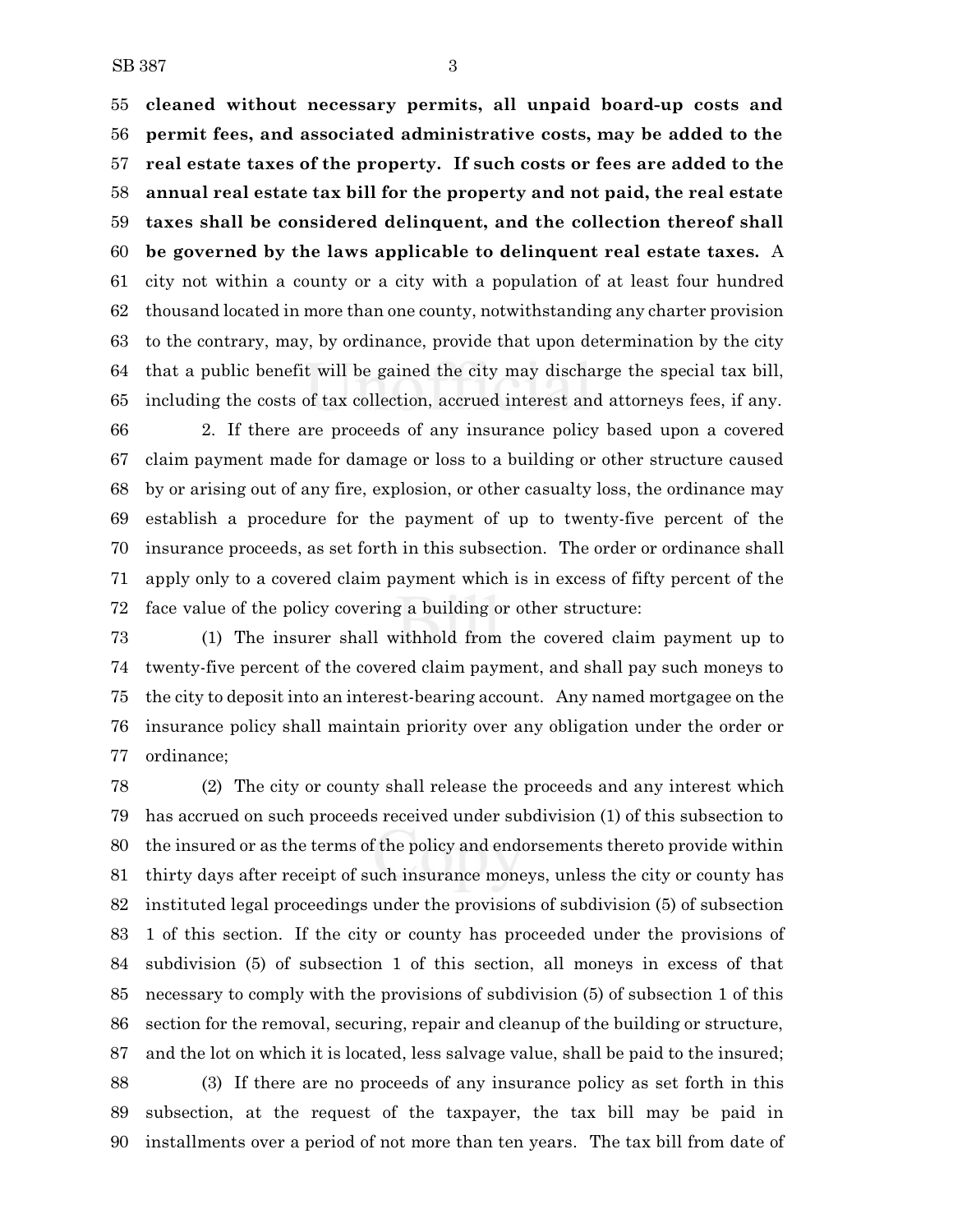its issuance shall be a lien on the property until paid;

 (4) This subsection shall apply to fire, explosion, or other casualty loss claims arising on all buildings and structures;

 (5) This subsection does not make the city or county a party to any insurance contract, and the insurer is not liable to any party for any amount in excess of the proceeds otherwise payable under its insurance policy.

 3. The governing body of any city not within a county and the governing body of any city with a population of three hundred fifty thousand or more inhabitants which is located in more than one county may enact their own ordinances pursuant to section 67.400 and are exempt from subsections 1 and 2 of this section.

 4. Notwithstanding the provisions of section 82.300, any city may prescribe and enforce and collect fines and penalties for a breach of any ordinance enacted pursuant to section 67.400 or this section and to punish the violation of such ordinance by a fine or imprisonment, or by both fine and imprisonment. Such fine may not exceed one thousand dollars, unless the owner of the property is not also a resident of the property, then such fine may not exceed two thousand dollars.

 5. The ordinance may also provide that a city not within a county or a city with a population of at least three hundred fifty thousand located in more than one county may seek to recover the cost of demolition prior to the occurrence of demolition, as described in this subsection. The ordinance may provide that if the building commissioner or other designated officer or officers issue an order whereby the building or structure is ordered to be demolished, secured or repaired, and the owner has been given an opportunity for a hearing to contest such order, then the building commissioner or other designated officer or officers may solicit no less than two independent bids for such demolition work. The amount of the lowest bid, including offset for salvage value, if any, plus reasonable anticipated costs of collection, including attorney's fees, shall be certified to the city clerk or officer in charge of finance, who shall cause a special tax bill to be issued against the property owner to be prepared and collected by the city collector or other official collecting taxes. The municipal clerk or other officer in charge of finance shall discharge the special tax bill upon documentation by the property owner of the completion of the ordered repair or demolition work. Upon determination by the municipal clerk or other officer in charge of finance that a public benefit is secured prior to payment of the special